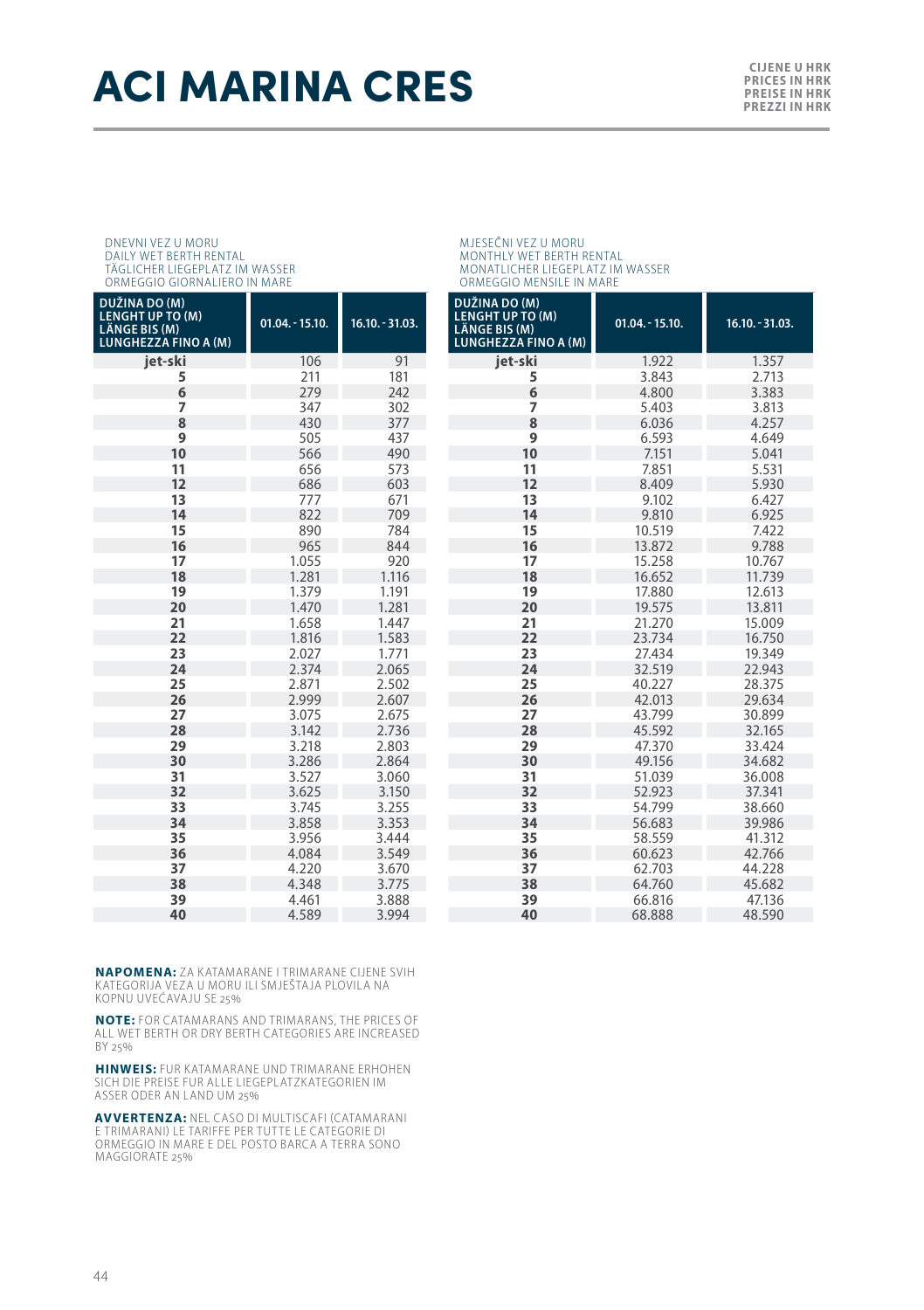### **ACI Cres**

Obala svetog Benedikta 3<br>HR - 51557 Cres<br>**Tel:** +385 (0)51 571 622 Fax: +385 (0)51 571 125 E-mail: m.cres@aci-club.hr



VEZ U MORU WET BERTH RENTAL LIEGEPLATZ IM WASSER ORMEGGIO IN MARE

| DUŽINA DO (M)<br>LENGHT UP TO (M)<br>LÄNGE BIS (M)<br><b>LUNGHEZZA FINO A (M)</b> | GODIŠNJE<br>YEARLY<br><b>PRO JAHR</b><br><b>ALL</b> ANNO | ZIMSKI VEZ* (6 MJESECI)<br>WINTER SEASON* (6 MONTHS)<br>WINTERLIEGEPLATZ * (6 MONATE)<br>ORMEGGIO INVERNALE* (6 MESI) | LJETNI VEZ* (6 MJESECI)<br>SUMMER SEASON* (6 MONTHS)<br>SOMMERLIEGEPLATZ *( 6 MONATE)<br><b>ORMEGGIO ESTIVO * (6 MESI)</b> |
|-----------------------------------------------------------------------------------|----------------------------------------------------------|-----------------------------------------------------------------------------------------------------------------------|----------------------------------------------------------------------------------------------------------------------------|
| jet-ski                                                                           | 6.533                                                    | 3.926                                                                                                                 | 4.574                                                                                                                      |
| 5                                                                                 | 13.065                                                   | 7.844                                                                                                                 | 9.147                                                                                                                      |
| 6                                                                                 | 17.420                                                   | 10.458                                                                                                                | 12.199                                                                                                                     |
| 7                                                                                 | 21.775                                                   | 13.065                                                                                                                | 15.243                                                                                                                     |
| 8                                                                                 | 25.618                                                   | 15.371                                                                                                                | 17.933                                                                                                                     |
| 9                                                                                 | 28.556                                                   | 17.134                                                                                                                | 19.990                                                                                                                     |
| 10                                                                                | 32.504                                                   | 19.500                                                                                                                | 22.755                                                                                                                     |
| 11                                                                                | 36.385                                                   | 21.835                                                                                                                | 25.475                                                                                                                     |
| 12                                                                                | 40.837                                                   | 24.503                                                                                                                | 28.586                                                                                                                     |
| 13                                                                                | 45.840                                                   | 27.509                                                                                                                | 32.090                                                                                                                     |
| 14                                                                                | 50.391                                                   | 30.236                                                                                                                | 35.277                                                                                                                     |
| 15                                                                                | 55.032                                                   | 33.024                                                                                                                | 38.524                                                                                                                     |
| 16                                                                                | 64.918                                                   | 38.954                                                                                                                | 45.441                                                                                                                     |
| 17                                                                                | 70.139                                                   | 42.081                                                                                                                | 49.095                                                                                                                     |
| 18                                                                                | 75.662                                                   | 45.396                                                                                                                | 52.960                                                                                                                     |
| 19                                                                                | 81.290                                                   | 48.779                                                                                                                | 56.909                                                                                                                     |
| 20                                                                                | 84.183                                                   | 50.512                                                                                                                | 58.928                                                                                                                     |
| 21                                                                                | 89.556                                                   | 53.737                                                                                                                | 62.688                                                                                                                     |
| 22                                                                                | 95.018                                                   | 57.014                                                                                                                | 66.515                                                                                                                     |
| 23                                                                                | 100.390                                                  | 60.231                                                                                                                | 70.275                                                                                                                     |
| 24                                                                                | 105.755                                                  | 63.456                                                                                                                | 74.034                                                                                                                     |
| 25                                                                                | 111.730                                                  | 67.035                                                                                                                | 78.209                                                                                                                     |
| 26                                                                                | 118.933                                                  | 71.360                                                                                                                | 83.257                                                                                                                     |
| 27                                                                                | 126.143                                                  | 75.692                                                                                                                | 88.305                                                                                                                     |
| 28                                                                                | 133.346                                                  | 80.009                                                                                                                | 93.345                                                                                                                     |
| 29                                                                                | 140.564                                                  | 84.342                                                                                                                | 98.394                                                                                                                     |
| 30                                                                                | 147.767                                                  | 88.659                                                                                                                | 103.442                                                                                                                    |
| 31                                                                                | 158.843                                                  | 95.312                                                                                                                | 111.195                                                                                                                    |
| 32                                                                                | 169.926                                                  | 101.957                                                                                                               | 118.948                                                                                                                    |
| 33                                                                                | 181.002                                                  | 108.603                                                                                                               | 126.701                                                                                                                    |
| 34                                                                                | 192.070                                                  | 115.241                                                                                                               | 134.454                                                                                                                    |
| 35                                                                                | 203.146                                                  | 121.886                                                                                                               | 142.207                                                                                                                    |
| 36                                                                                | 208.578                                                  | 125.149                                                                                                               | 146.004                                                                                                                    |
| 37                                                                                | 214.003                                                  | 128.403                                                                                                               | 149.801                                                                                                                    |
| 38                                                                                | 219.428                                                  | 131.658                                                                                                               | 153.599                                                                                                                    |
| 39                                                                                | 224.853                                                  | 134.913                                                                                                               | 157.396                                                                                                                    |
| 40                                                                                | 230.285                                                  | 138.168                                                                                                               | 161.201                                                                                                                    |

\* OVISNO O RASPOLOŽIVIM KAPACITETIMA<br>\* DEPENDING ON THE MARINA AVAILABILITY<br>\* JE NACH VERFÜGBARKEIT DER MARINA<br>\* SALVO DISPONIBILITÁ